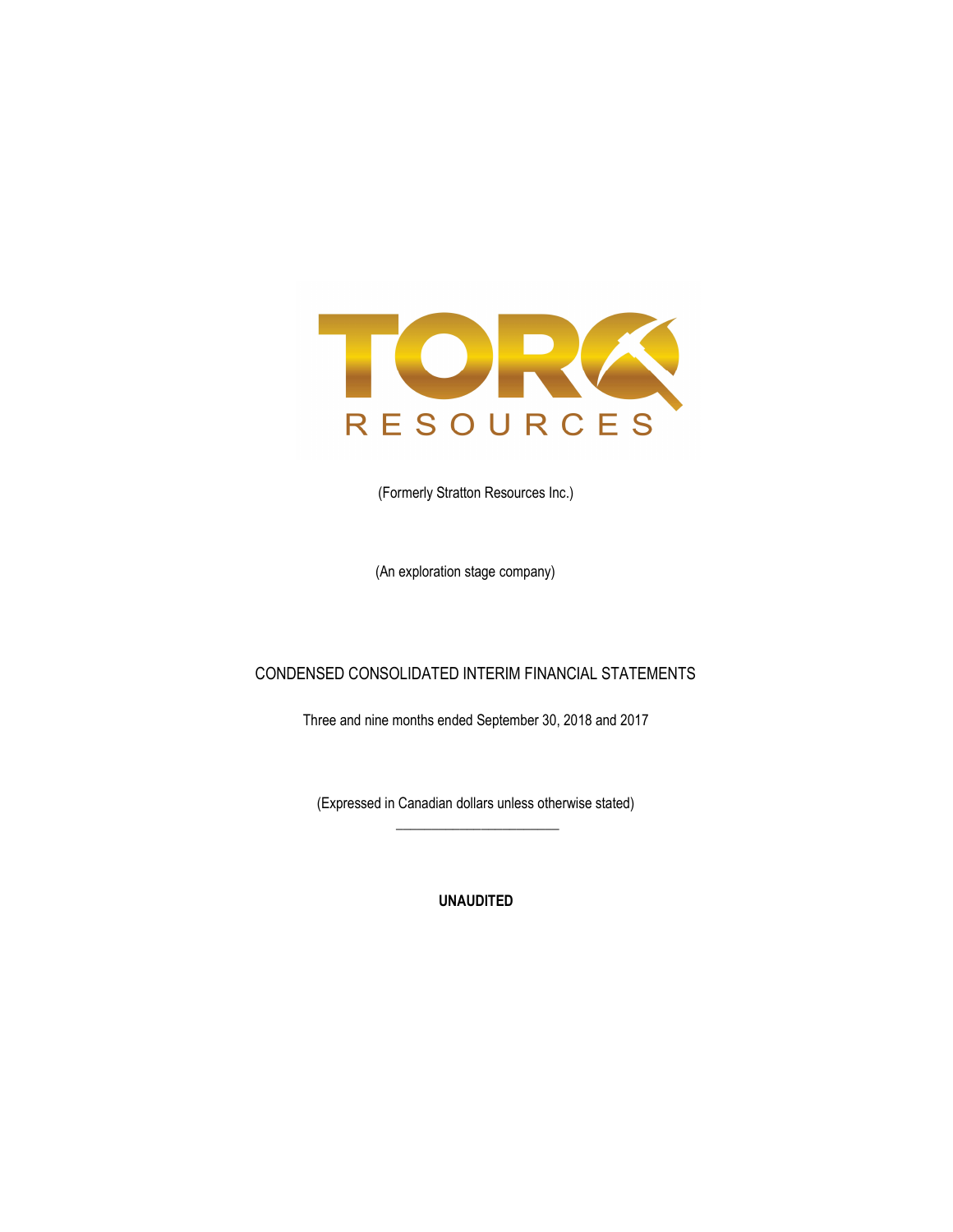(the "Company")

## CONDENSED CONSOLIDATED INTERIM FINANCIAL STATEMENTS

Three and nine months ended September 30, 2018 and 2017

NOTICE OF NO AUDITOR REVIEW

The accompanying unaudited condensed consolidated interim financial statements of the Company have been prepared by and are the responsibility of Company's management.

The Company's independent auditor has not performed a review of these condensed consolidated interim financial statements in accordance with the standards established by the Canadian Institute of Chartered Accountants for a review of interim financial statements by an entity's auditor.

November 27, 2018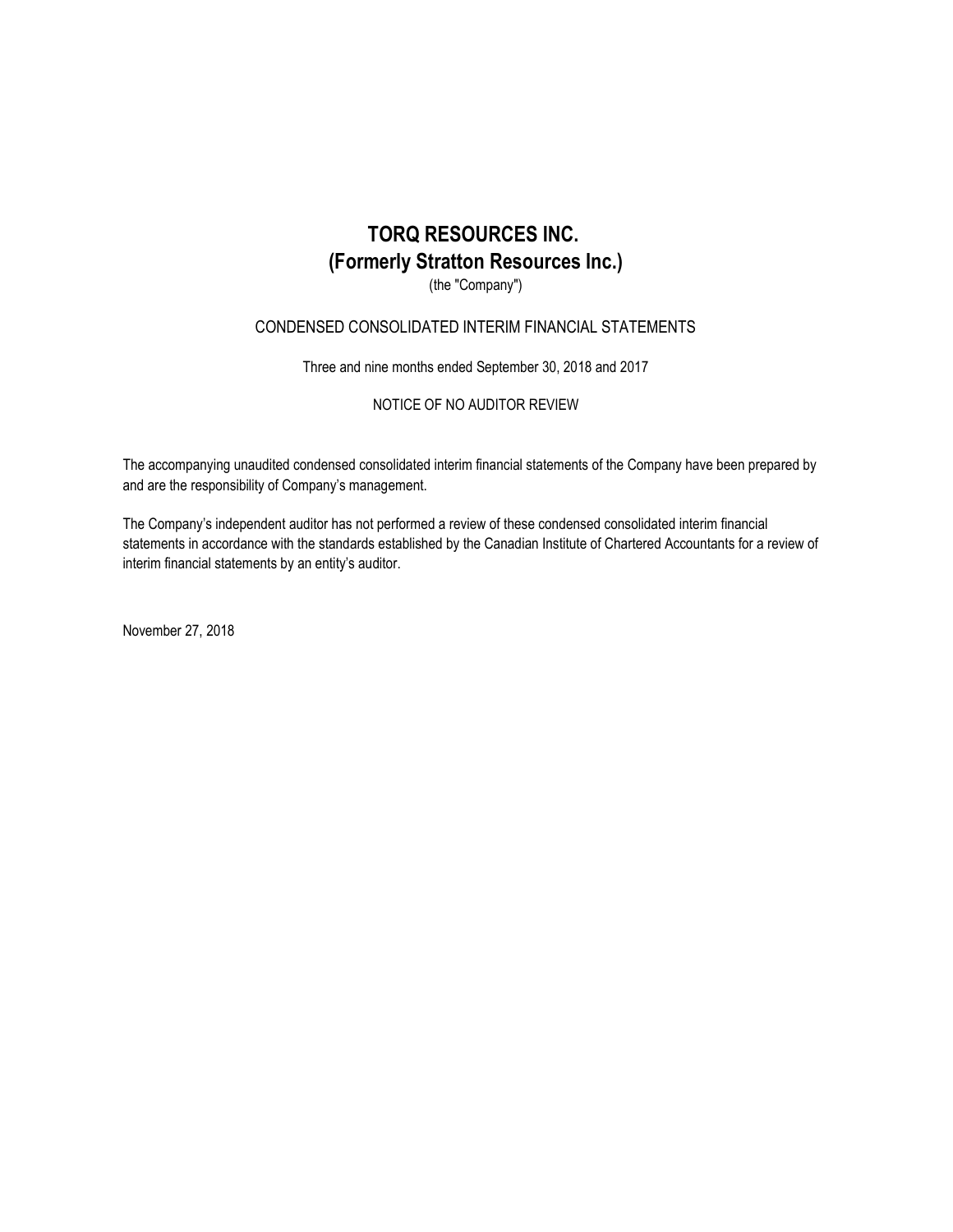Condensed Consolidated Interim Statements of Financial Position

Unaudited - (Expressed in Canadian dollars)

|                                          | As at September 30, |    | As at December 31,  | As at December 31,  |
|------------------------------------------|---------------------|----|---------------------|---------------------|
|                                          | 2018                |    | 2017                | 2016                |
|                                          |                     |    | (Restated - note 3) | (Restated - note 3) |
| <b>Assets</b>                            |                     |    |                     |                     |
| <b>Current assets:</b>                   |                     |    |                     |                     |
| Cash and cash equivalents                | \$<br>12,910,819 \$ |    | 15,444,707 \$       | 5,864,033           |
| Amounts receivable                       | 33,263              |    | 328,723             | 31,938              |
| Prepaid expenses and deposits            | 236,694             |    | 82,737              | 291,365             |
|                                          | 13,180,776          |    | 15,856,167          | 6,187,336           |
| Non-current assets:                      |                     |    |                     |                     |
| Mineral property interests (note 4c)     | 84,164              |    | 534,344             | 216,180             |
| <b>Total assets</b>                      | \$<br>13,264,940    | \$ | 16,390,511 \$       | 6,403,516           |
| <b>Liabilities and Equity</b>            |                     |    |                     |                     |
| <b>Liabilities</b>                       |                     |    |                     |                     |
| <b>Current liabilities:</b>              |                     |    |                     |                     |
| Accounts payable and accrued liabilities | \$<br>311,146 \$    |    | 201,719 \$          | 633,673             |
|                                          | 311,146             |    | 201,719             | 633,673             |
| Non-current liability:                   |                     |    |                     |                     |
| Gecon financial liability                | 156,714             |    | 151,049             | 218,472             |
|                                          | 467,860             |    | 352,768             | 852,145             |
| <b>Equity</b>                            |                     |    |                     |                     |
| Share capital                            | 48,977,100          |    | 48,977,100          | 36,103,136          |
| Share option and warrant reserve         | 8,168,447           |    | 7,094,897           | 5,039,680           |
| Accumulated other comprehensive loss     | (7, 330)            |    | (4, 313)            | (1,024)             |
| Deficit                                  | (44, 341, 137)      |    | (40,029,941)        | (35,590,421)        |
|                                          | 12,797,080          |    | 16,037,743          | 5,551,371           |
| <b>Total liabilities and equity</b>      | \$<br>13.264.940    | \$ | 16,390,511 \$       | 6,403,516           |

Subsequent events (note 4)

Approved on behalf of the Board of Directors:

"Peter Rees" "Jeffrey Mason" <u>Chief Financial Officer</u><br>Chief Financial Officer

The accompanying notes form an integral part of these condensed consolidated interim financial statements.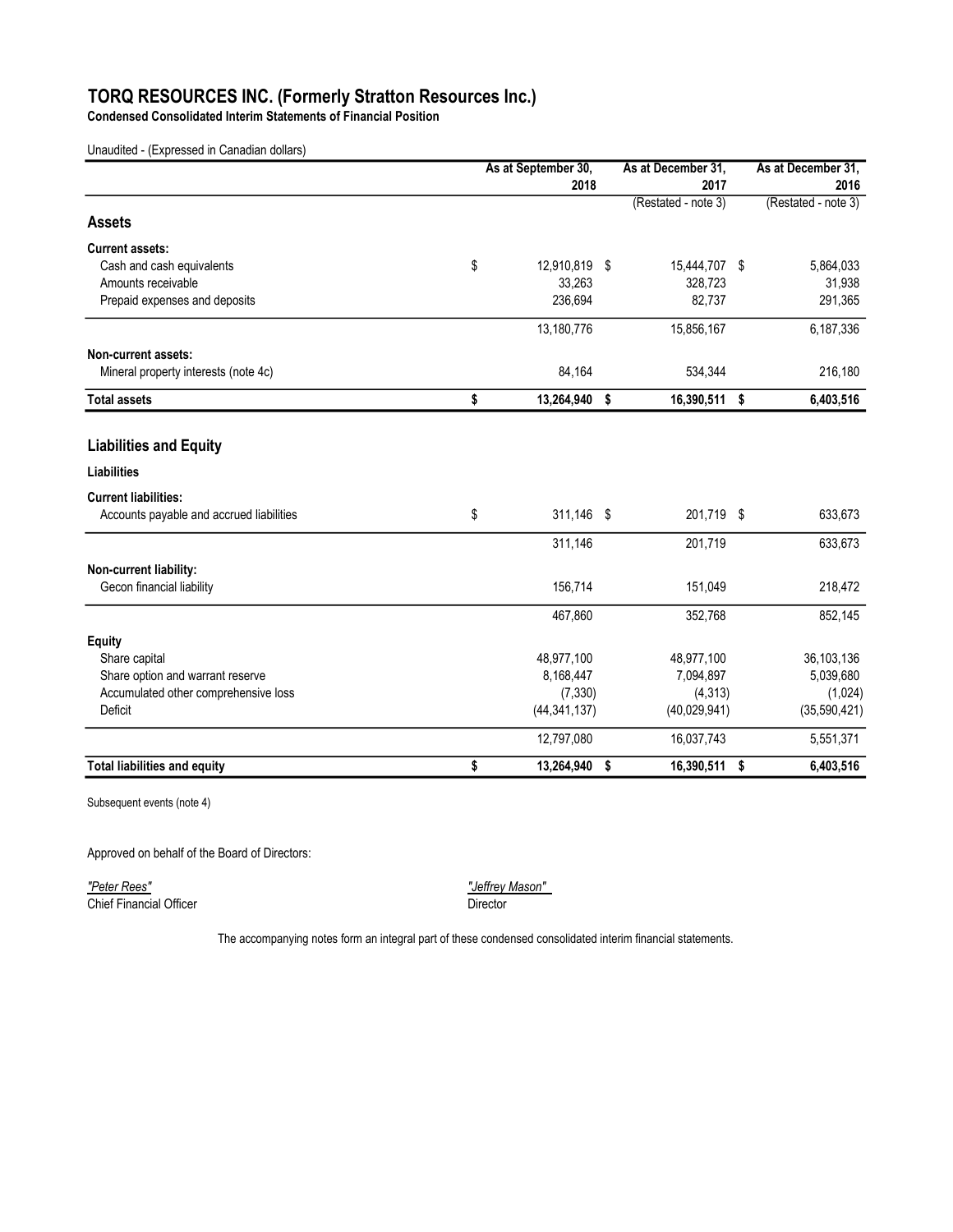Condensed Consolidated Interim Statements of Loss and Comprehensive Loss

Unaudited - (Expressed in Canadian dollars, except share amounts)

|                                                                                       | Three months ended September 30, |    |                     |  | Nine months ended September 30, |  |                     |
|---------------------------------------------------------------------------------------|----------------------------------|----|---------------------|--|---------------------------------|--|---------------------|
|                                                                                       | 2018                             |    | 2017                |  | 2018                            |  | 2017                |
|                                                                                       |                                  |    | (Restated - note 3) |  |                                 |  | (Restated - note 3) |
| <b>Operating expenses</b>                                                             |                                  |    |                     |  |                                 |  |                     |
| Exploration and evaluation costs (note 5)                                             | \$<br>596,462 \$                 |    | 336,141 \$          |  | 1,179,835 \$                    |  | 678,808             |
| Fees, salaries and other employee benefits                                            | 336,527                          |    | 820,416             |  | 1,134,993                       |  | 1,045,801           |
| Legal and professional fees                                                           | 11.278                           |    | 15,510              |  | 86.625                          |  | 87,794              |
| Regulatory, transfer agent and shareholder information                                | 13,107                           |    | 27,207              |  | 73,147                          |  | 50,489              |
| Office and administration                                                             | 55,408                           |    | 42.819              |  | 149,973                         |  | 130,644             |
| Investor relations and marketing                                                      | 104,279                          |    | 28,832              |  | 261,461                         |  | 60,515              |
| Bank charges                                                                          | 1,806                            |    | 1,642               |  | 4,530                           |  | 5,685               |
|                                                                                       | 1,118,867                        |    | 1,272,567           |  | 2,890,564                       |  | 2,059,736           |
| Other expenses (income)                                                               |                                  |    |                     |  |                                 |  |                     |
| Project investigation costs (note 6)                                                  | 164.381                          |    | 537,818             |  | 571,569                         |  | 818,485             |
| Interest income                                                                       | (62, 834)                        |    | (46, 020)           |  | (190, 829)                      |  | (89, 655)           |
| Change in fair value of Gecon financial liability and startup costs                   | (1,839)                          |    | (6, 972)            |  | 5,665                           |  | (13, 171)           |
| Impairment of mineral property interests (note 4c)                                    | 1,074,919                        |    |                     |  | 1,074,919                       |  |                     |
| Foreign exchange loss (gain)                                                          | 31,527                           |    | 46,394              |  | (40, 692)                       |  | 57,168              |
|                                                                                       | 1,206,154                        |    | 531,220             |  | 1,420,632                       |  | 772,827             |
| Loss for the period                                                                   | 2,325,021                        |    | 1,803,787           |  | 4,311,196                       |  | 2,832,563           |
| Other comprehensive loss, net of tax                                                  |                                  |    |                     |  |                                 |  |                     |
| Items that may be reclassified subsequently to profit or loss:                        |                                  |    |                     |  |                                 |  |                     |
| Unrealized currency loss on translation of foreign operations                         | 6,508                            |    |                     |  | 3,017                           |  | 5,888               |
| Other comprehensive loss for the period                                               | 6.508                            |    |                     |  | 3.017                           |  | 5,888               |
| Total comprehensive loss for the period                                               | \$<br>2,331,529                  | \$ | 1,803,787 \$        |  | 4,314,213 \$                    |  | 2,838,451           |
| Basic and diluted loss per share (note 13)                                            | \$<br>0.03                       | \$ | $0.02$ \$           |  | $0.06$ \$                       |  | 0.04                |
| Weighted average number of common shares outstanding<br>(basic and diluted) (note 13) | 77,324,164                       |    | 77,124,164          |  | 77,324,164                      |  | 72,736,985          |

The accompanying notes form an integral part of these condensed consolidated interim financial statements.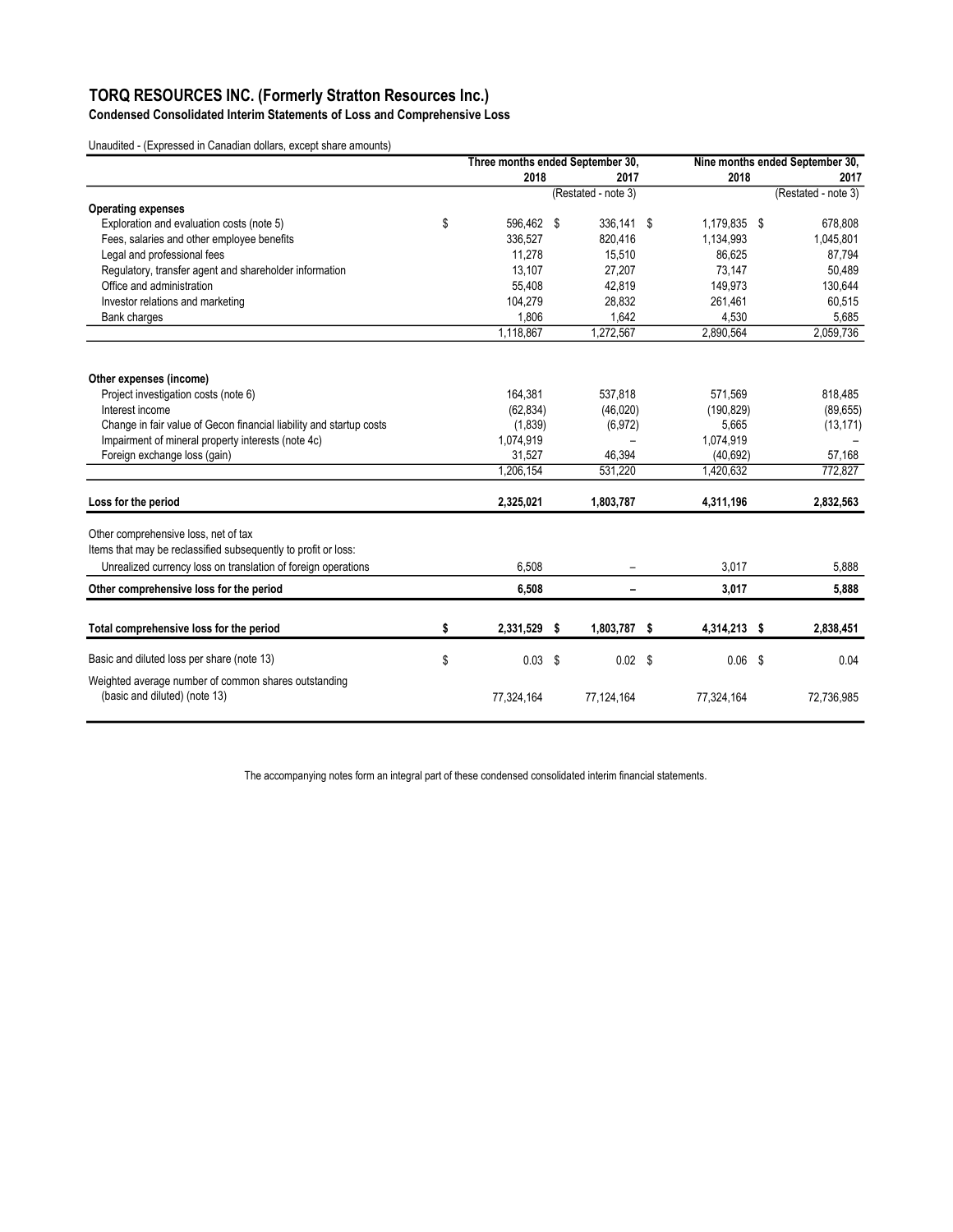Condensed Consolidated Interim Statements of Changes in Equity

Unaudited - (Expressed in Canadian dollars, except share amounts)

|                                                                                                                | Number of shares |    | Share capital     | Share option and<br>warrant reserve |     | <b>Accumulated other</b><br>comprehensive loss | <b>Deficit</b><br>(Restated - note 3) | Total                    |
|----------------------------------------------------------------------------------------------------------------|------------------|----|-------------------|-------------------------------------|-----|------------------------------------------------|---------------------------------------|--------------------------|
| Balance at December 31, 2016<br>Net loss and comprehensive loss for the period                                 | 56,824,164       | \$ | $36,103,136$   \$ | $5,039,680$   \$                    |     | $(1,024)$ \$<br>(5,888)                        | $(35,590,421)$ \$<br>(2,832,563)      | 5,551,371<br>(2,838,451) |
| Proceeds from private placement, net of<br>share issue costs (note 7 (b))<br>Share-based compensation (note 8) | 20,300,000       |    | 12,747,964        | 1,180,085                           |     |                                                |                                       | 12,747,964<br>1,180,085  |
| Balance at September 30, 2017                                                                                  | 77,124,164       |    | 48,851,100        | 6,219,765                           |     | (6, 912)                                       | (38, 422, 984)                        | 16,640,969               |
| Balance at December 31, 2017                                                                                   | 77,324,164       | \$ | $48,977,100$ \ \$ | 7,094,897                           | \$  | $(4,313)$ \$                                   | $(40,029,941)$ \$                     | 16,037,743               |
| Net loss and comprehensive loss for the period<br>Share-based compensation (note 8)                            |                  |    | -                 | 1,073,550                           |     | (3,017)<br>-                                   | (4,311,196)                           | (4,314,213)<br>1,073,550 |
| Balance at September 30, 2018                                                                                  | 77,324,164       | Ŝ. | $48,977,100$   \$ | 8,168,447                           | -\$ | $(7,330)$ \$                                   | $(44,341,137)$ \$                     | 12,797,080               |

The accompanying notes form an integral part of these condensed consolidated interim financial statements.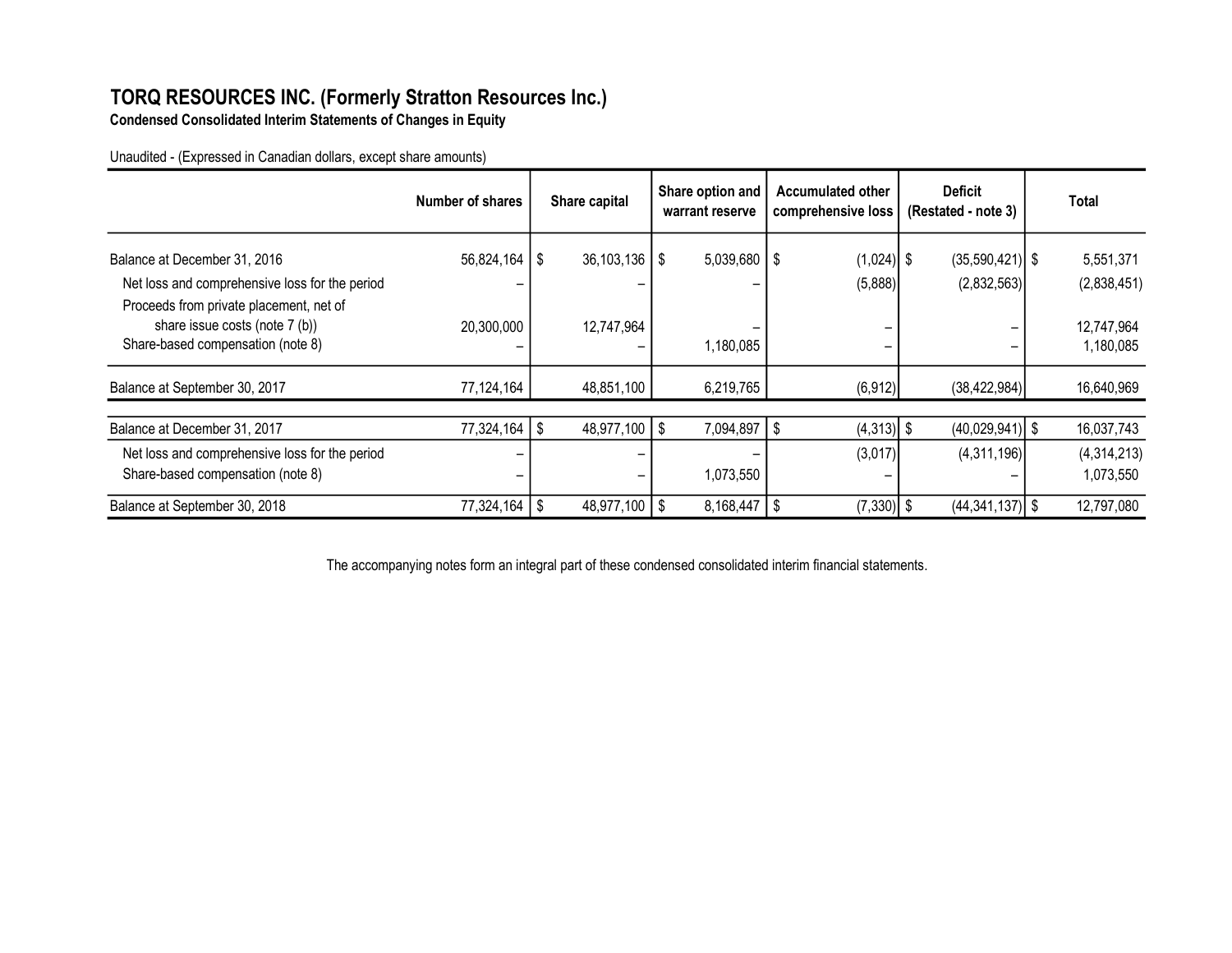## $7c b XY b g YX'$   $7c b g c'$  ]  $XUh YX' =$  $HCFE$  F 9 G C I F 7 9 G  $=$  B 7 "  $\cdot$  fl  $:$  c f

8QDXGLWHG ([SUHV

|                                                    | $H \setminus f YY$ acbh $\setminus g Y$ |                | $B$ ] b Y $\cdot$ a c b h \ g $\cdot$ Y b |
|----------------------------------------------------|-----------------------------------------|----------------|-------------------------------------------|
|                                                    | & \$<br>& \$                            | & S            | & S                                       |
|                                                    | 5HVWDW                                  |                | 5HVWDW                                    |
| $7 U g \setminus \hat{fl}$ i g Y X                 |                                         |                |                                           |
| $C d Yf U h$   b                                   |                                         |                |                                           |
| /RVV IRU                                           |                                         |                |                                           |
| , WHPV QRW                                         |                                         |                |                                           |
| <b>6KDUH EDVHG FRI</b>                             |                                         |                |                                           |
| &KDQJH LQ IDLU YDOX                                |                                         |                |                                           |
| 8QUHDOLIHG IRUHL                                   |                                         |                |                                           |
| , Q W H U H                                        |                                         |                |                                           |
| , PSDLUPHQW RI PLQHUD                              |                                         | $\sim$         | $\mathbb{Z}^+$                            |
| &KDQJHV LQ QRQ  <br><b>SPRXQWV</b>                 |                                         |                |                                           |
| <b>3UHSDLG H[SHC</b>                               |                                         |                |                                           |
| <b><i>SFFRXQWV SDIDEOH</i></b>                     |                                         |                |                                           |
| $7Ug \setminus i g YX$ ] b                         |                                         |                |                                           |
|                                                    |                                         |                |                                           |
| $= b j Y g h b$                                    |                                         |                |                                           |
| OLQHUDO SURSH                                      |                                         | ÷.             |                                           |
| 'HIHUUHG SURMI                                     | $\pm$                                   |                | $\mathbb{Z}^+$                            |
| <b>SFTXLVLWLRQ RI 5XV</b>                          |                                         | $\mathbf{r}$   | $\mathbb{Z}^2$                            |
| , Q W H U H<br>7Ug\ dfcj ] XYX Vm fli              |                                         |                |                                           |
|                                                    |                                         |                |                                           |
| : $\vert$ b U b W   b $\vert$ U Wh   j   h   Y g . |                                         |                |                                           |
| 6KDUHV LVVXHG IRU FDVK                             |                                         |                | ÷                                         |
| $7Ug \ (dfr c j$ XYX V                             | $\pm$                                   | $\mathbb{R}^2$ | $\mathbb{R}^n$                            |
|                                                    |                                         |                |                                           |
| $9ZZYWh$ $cZ$ $ZcfY$ $IbY$                         |                                         |                |                                           |
| f18YWfYUgYL                                        |                                         |                |                                           |
| $7Ug \ \xi \ YY$ [ ] b b                           |                                         |                |                                           |
|                                                    |                                         |                |                                           |
| $7Ug \setminus \check{z}$ $YbX$                    | $% & z -$<br>'%* ž ' ι                  | '%&ž - '       | $. \% * \check{z}$ ' l                    |

7KH DFFRPSDQ\LQJ QRWHV IRUP DQ LQWHJUDO SDUW RI WKHVH FRQGHQVHG FRQ

6XSSOHPHQWDO FDVK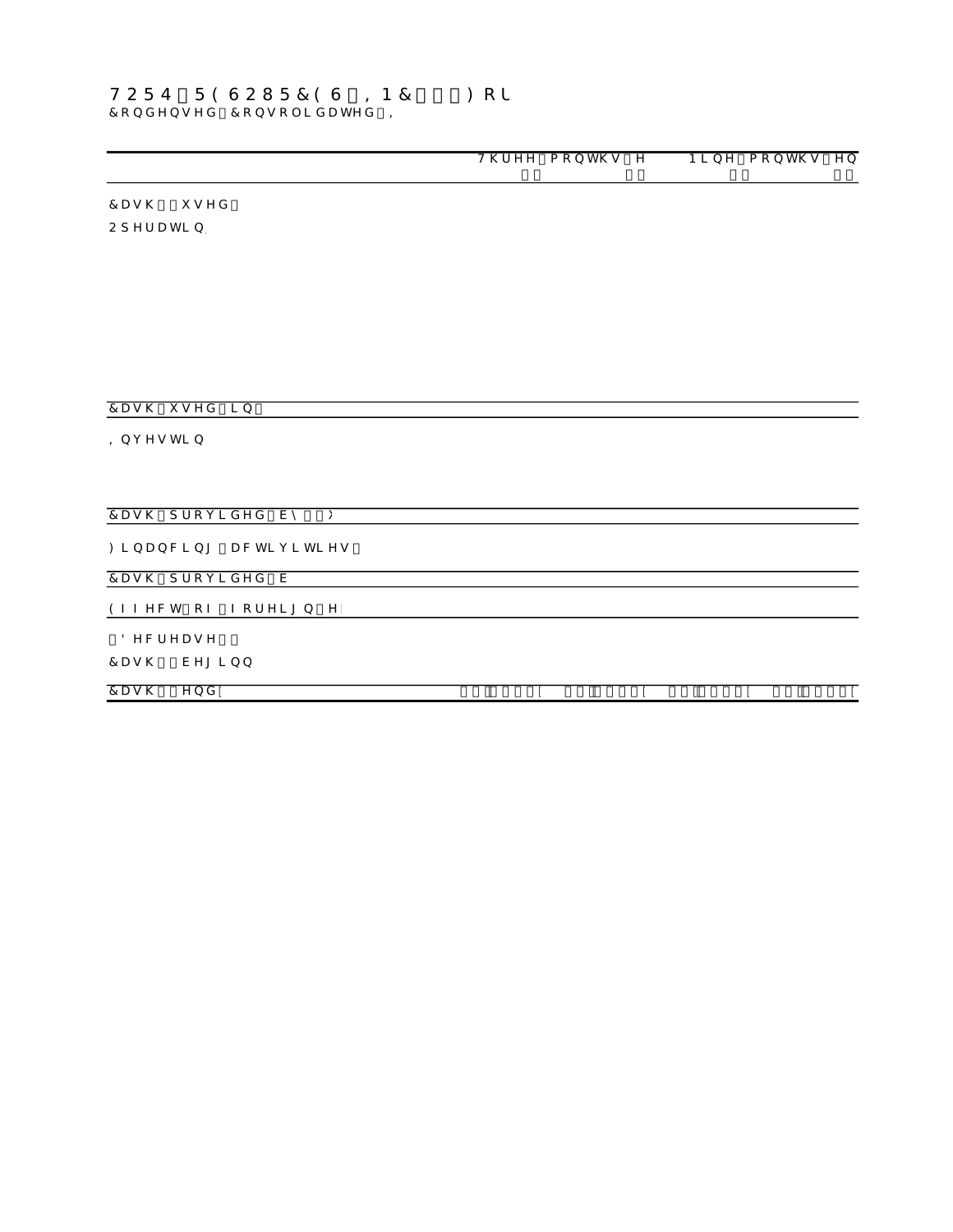#### 1. Corporate information

Torq Resources Inc. (formerly known as Stratton Resources Inc.) (the "Company" or "Torq") is incorporated under the Business Corporations Act (British Columbia) and is listed on the TSX Venture Exchange (the "Exchange") as a Tier 2 mining issuer. The Company changed its name to Torq Resources Inc. effective March 15, 2017 and its shares trade under the symbol TORQ.V in Canada and on the OTCQX under the US symbol TRBMF.

The Company is principally engaged in the acquisition, exploration, and development of mineral property interests with focus in the Americas.

The head office and principal address of the Company is located at 1199 Hastings Street, Suite 600, Vancouver, British Columbia, Canada, V6E 3T5.

#### 2. Basis of presentation

#### (a) Statement of compliance

These condensed consolidated interim financial statements have been prepared in accordance with International Accounting Standard ("IAS") 34, "Interim Financial Reporting" using accounting policies consistent with International Financial Reporting Standards ("IFRS") as issued by the International Accounting Standards Board ("IASB") and interpretations issued by the International Financial Reporting Interpretations Committee ("IFRIC"). The accounting policies followed in these condensed consolidated interim financial statements are the same as those applied in the Company's most recent audited consolidated financial statements for the years ended December 31, 2017 and 2016 except as follows:

#### • Revenue Recognition

Effective January 1, 2018, the Company adopted IFRS 15 – Revenue from Contracts with Customers ("IFRS 15") which supersedes IAS 11 – Construction Contracts, IAS 18 – Revenue, IFRIC 13 – Customer Loyalty Programs, IFRIC 15 – Agreements for the Construction of Real Estate, IFRIC 18 – Transfers of Assets from Customers, and SIC 31 – Revenue – Barter Transactions Involving Advertising Services. IFRS 15 establishes a single five-step model framework for determining the nature, amount, timing and uncertainty of revenue and cash flows arising from a contract with a customer. The adoption of this standard did not impact the Company's financial statements, as currently the Company does not earn revenues.

#### • Financial instruments

Effective January 1, 2018, the Company adopted IFRS 9 – Financial Instruments ("IFRS 9") which replaces IAS 39 – Financial Instruments: Recognition and Measurement. IFRS 9 provides a revised model for recognition and measurement of financial instruments and a single, forward-looking "expected loss" impairment model. IFRS 9 also includes a substantially reformed approach to hedge accounting. The adoption of this standard did not impact the Company's financial statements as currently the Company does not hold any financial instruments for which the underlying accounting was impacted.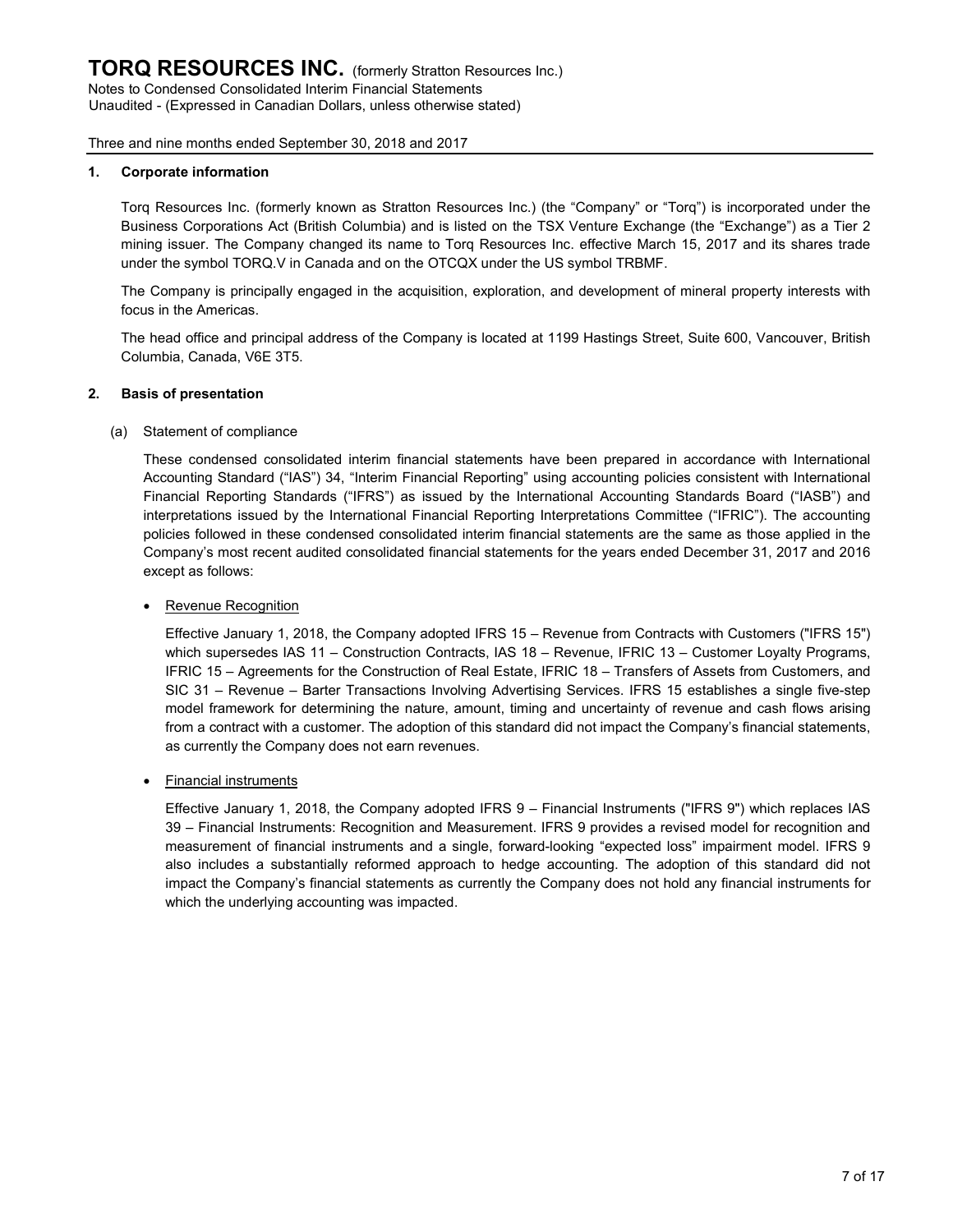Unaudited - (Expressed in Canadian Dollars, unless otherwise stated)

Three and nine months ended September 30, 2018 and 2017

#### 2. Basis of presentation (continued)

- (a) Statement of compliance (continued)
	- Change in accounting policy for exploration and evaluation costs

Effective January 1, 2018 the Company elected to change its accounting policy for exploration and evaluation costs. As a result of this voluntary change in accounting policy, the Company has retrospectively restated certain prior period amounts within these condensed consolidated interim financial statements to be in accordance with this new policy. The voluntary change in policy and the impact on prior period amounts is detailed in note 3.

The revised accounting policy for exploration and evaluation costs and mineral property interests is as follows:

Title to mineral properties involves certain inherent risks due to the difficulties of determining the validity of certain claims as well as the potential for problems arising from the frequently ambiguous conveyancing historical characteristic of many properties, in addition the Company does not carry mineral property title insurance. The Company has investigated title to all of its mineral properties and, to the best of its knowledge, title to all of its properties is in good standing.

The Company accounts for mineral property interests in accordance with IFRS 6 – Exploration for and evaluation of mineral properties ("IFRS 6").

Costs directly related to acquiring the legal right to explore a mineral property including acquisition of licenses, mineral rights, and similar acquisition costs are recognized and capitalized as mineral property interests. Acquisition costs incurred in obtaining the legal right to explore a mineral property are deferred until the legal right is granted and thereon reclassified to mineral property interests. Transaction costs incurred in acquiring an asset are deferred until the transaction is completed and then included in the purchase price of the asset acquired.

Once the legal right to explore a property has been acquired, costs directly related to exploration and evaluation activities, including but not limited to researching and analyzing existing exploration data, conducting geological studies, exploration drilling and sampling, payments made to contractors and consultants in connection with the exploration and evaluation of the property, are expensed in the period in which they are incurred as exploration and evaluation costs on the consolidated statement of loss and comprehensive loss.

Costs not directly attributable to exploration and evaluation activities, including general administrative overhead costs, are expensed as administrative costs in the period in which they occur.

As the Company currently has no operational income, any incidental revenues earned in connection with exploration activities are applied as a reduction to exploration and evaluation costs.

When a project is deemed to no longer have commercially viable prospects to the Company, all capitalized acquisition costs in respect of that project are deemed to be impaired. As a result, those costs, in excess of the estimated recoverable amount, are written off to the consolidated statement of loss and comprehensive loss.

The Company assesses mineral property interests for impairment when facts and circumstances suggest that the carrying amount of the asset may exceed its recoverable amount. The recoverable amount is the higher of the asset's fair value less costs to sell and its value in use.

Once the technical feasibility and commercial viability of extracting the mineral resources has been determined, the property is considered to be a mine under development at which point the assets and further related costs no longer fall under the guidance of IFRS 6.

These condensed consolidated interim financial statements should be read in conjunction with the Company's audited consolidated financial statements for the year ended December 31, 2017.

These condensed consolidated interim financial statements were authorized for issue and approved by the Board of Directors of the Company on November 27, 2018.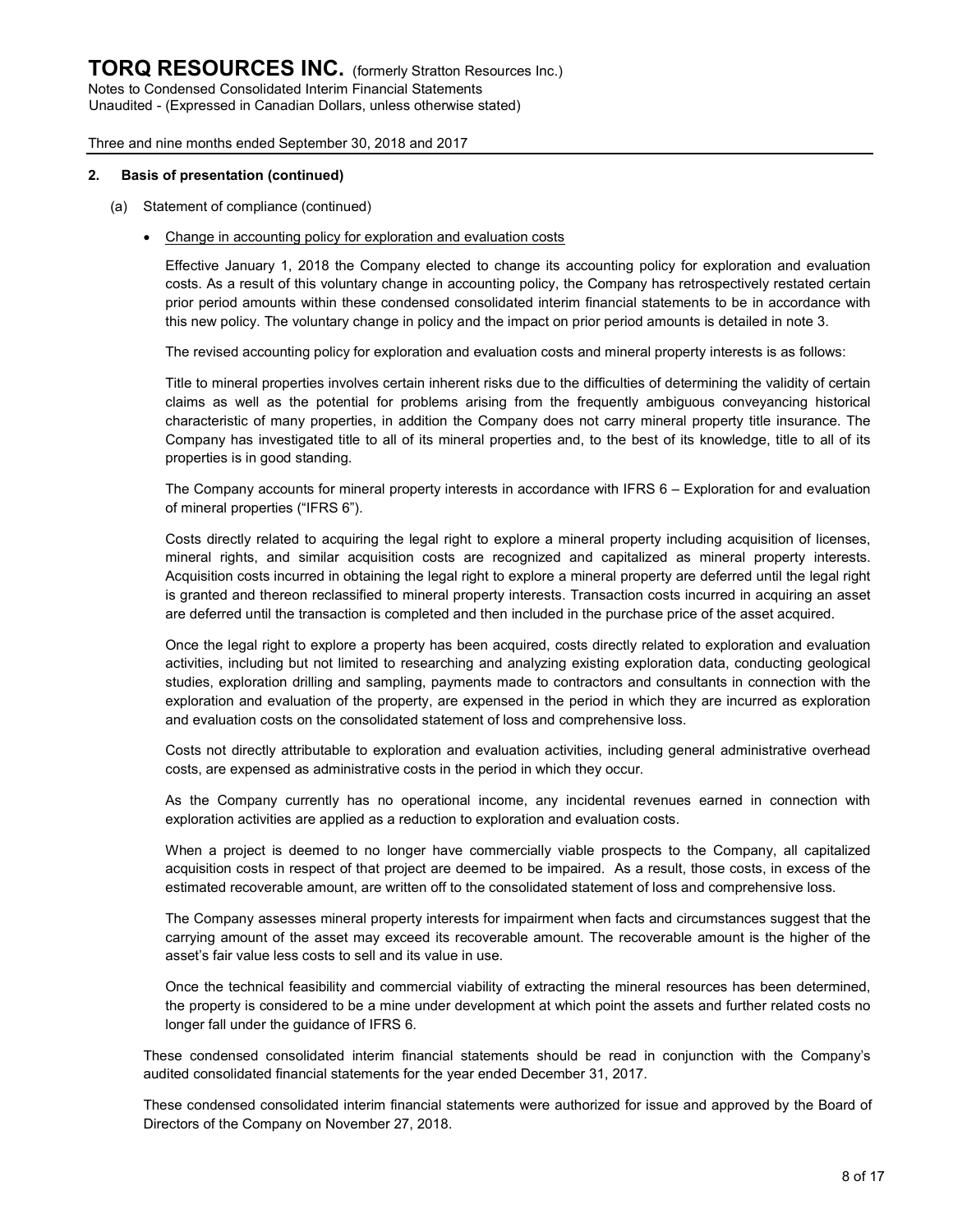#### 2. Basis of presentation (continued)

#### (b) Basis of preparation and consolidation

These condensed consolidated interim financial statements have been prepared on a historical cost basis, with the exception of the Gecon financial liability which is measured at fair value.

The Company's functional currency is the Canadian dollar, which is also the Company's presentation currency. These condensed consolidated interim financial statements are presented in Canadian dollars, unless otherwise noted. Amounts denominated in Euros are denoted as EUR and in United States dollars ("USD") denoted as US\$.

The condensed consolidated interim financial statements include the financial statements of the Company and its subsidiaries as follows:

| <b>Subsidiary</b>                | Place of        | <b>Functional</b> | <b>Beneficial</b> |
|----------------------------------|-----------------|-------------------|-------------------|
|                                  | incorporation   | <b>Currency</b>   | <b>Interest</b>   |
| Stratton Resources (Canada) Ltd. | BC, Canada      | CAD               | 100%              |
| Torg USA Inc.                    | Nevada, USA     | USD               | 100%              |
| Rush Valley Exploration Inc.     | Nevada, USA     | USD               | 100%              |
| Gecon OOD                        | <b>Bulgaria</b> | EUR               | 100%              |

Subsidiaries are fully consolidated from the date on which control is transferred to the Company. They are deconsolidated from the date that control ceases. Control exists when the Company has power over an investee, exposure or rights, to variable returns from its involvement with the investee and the ability to use its power over the investee to affect the amount of the Company's returns.

Intercompany balances and transactions have been eliminated on consolidation.

(c) Critical accounting judgments and estimates

The preparation of financial statements in conformity with IFRS requires management to select accounting policies and make estimates and judgments that may have a significant impact on the condensed consolidated interim financial statements. Estimates are continuously evaluated and are based on management's experience and expectations of future events that are believed to be reasonable under the circumstances. Actual outcomes may differ from these estimates. The Company's critical accounting judgments and estimates were presented in note 2 of the audited annual consolidated financial statements for the year ended December 31, 2017 and have been consistently applied in the preparation of these condensed consolidated interim financial statements. No new judgements were applied for the periods ended September 30, 2018 and 2017.

(d) New accounting standards not yet in effect

In January 2016, the IASB published a new accounting standard, IFRS 16 – Leases ("IFRS 16") which supersedes IAS 17 – Leases. IFRS 16 specifies how to recognize, measure, present and disclose leases. The standard provides a single lessee accounting model, requiring the recognition of assets and liabilities for all leases, unless the lease term is 12 months or less or the underlying asset has a low value. The standard is effective for annual periods beginning on or after January 1, 2019, with early adoption permitted if IFRS 15, has also been applied. The Company does not have any material lease agreements and does not expect the adoption of this standard to materially impact its consolidated financial statements.

#### 3. Change in accounting policy

Effective January 1, 2018 the Company elected to change its accounting policy for exploration and evaluation costs incurred subsequent to the acquisition of a mineral property interest. Previously the Company had capitalized these costs as part of mineral property interests in accordance with IFRS 6 which allows for mining exploration companies to either capitalize or expense such costs.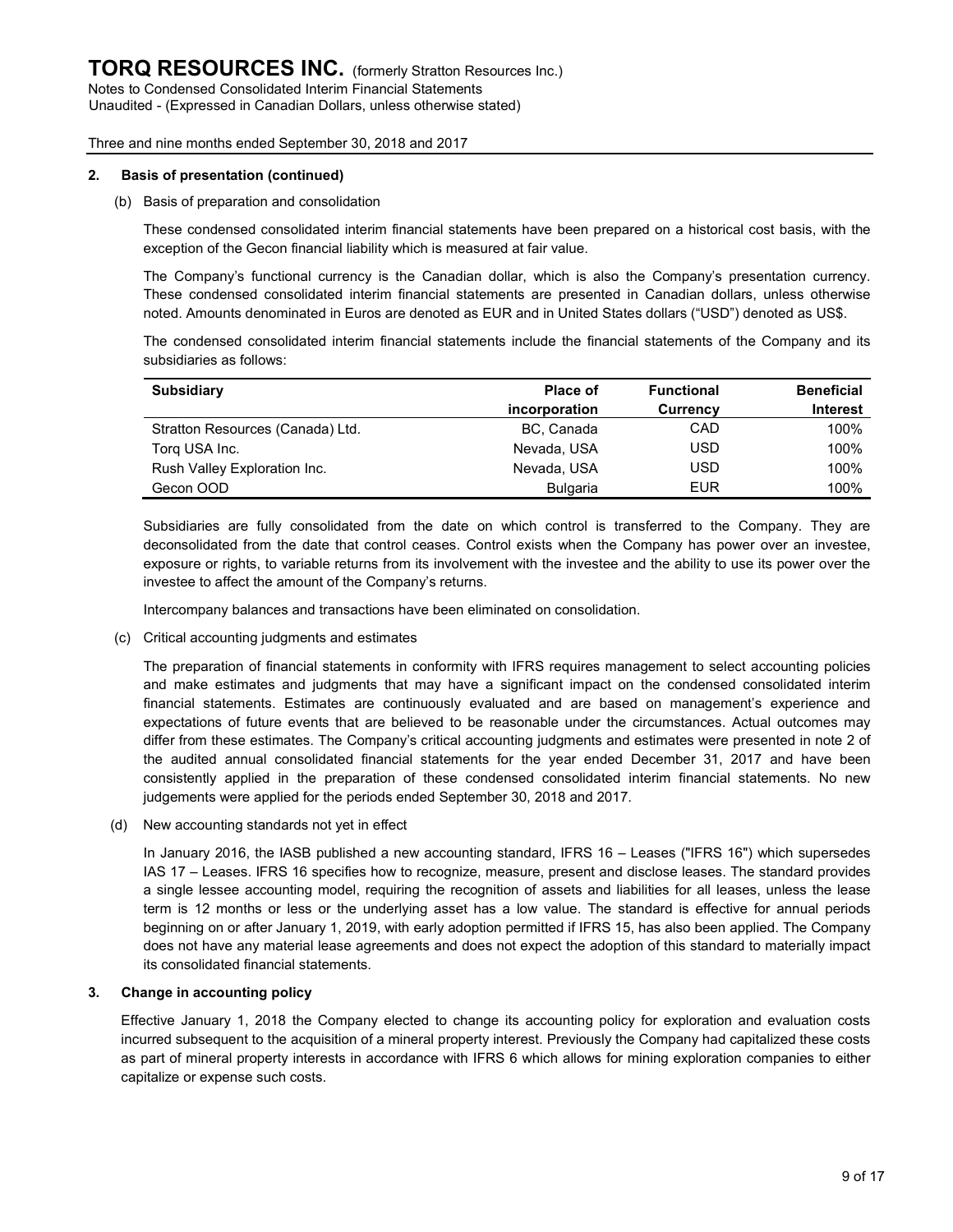#### 3. Change in accounting policy (continued)

Management determined that expensing exploration and evaluation costs would provide more relevant information to many of its financial statement users, as it would allow for comparisons to be drawn against its Canadian peers, many of which choose to expense such costs. Management believes that the new policy will assist users' review and analysis of the Company's financial statements as the statement of loss and comprehensive loss more fully reflects the activities and related expenditures for any given period.

The Company will continue to capitalize the costs incurred to acquire the right to explore a mineral property until the right is lost or the value of the mineral property is determined to be impaired.

See note 2 (a) for the Company's revised accounting policy on exploration and evaluation costs and mineral property interests.

The impact of this voluntary change in accounting policy on prior period amounts is outlined below:

#### Statements of Financial Position

|                            | As previously |                   |                 |
|----------------------------|---------------|-------------------|-----------------|
| As at January 1, 2017      | reported      | <b>Adjustment</b> | <b>Restated</b> |
| Mineral property interests | \$605,232     | \$ (389.052)      | \$216,180       |
| Deficit                    | \$35,201,369  | \$389,052         | \$35,590,421    |
|                            | As previously |                   |                 |
| As at December 31, 2017    | reported      | <b>Adjustment</b> | <b>Restated</b> |
| Mineral property interests | \$2,166,106   | \$(1,631,762)     | \$534.344       |
| Deficit                    | \$38,398,179  | \$1,631,762       | \$40,029,941    |

#### Statements of Loss and Comprehensive Loss

|                                       | As previously         |                   |                 |
|---------------------------------------|-----------------------|-------------------|-----------------|
| Three months ended September 30, 2017 | reported              | <b>Adjustment</b> | <b>Restated</b> |
| Exploration and evaluation costs      | \$.<br>$\blacksquare$ | \$336.141         | \$336.141       |
| Loss for the period                   | \$1.467.646           | \$336.141         | \$1,803,787     |
| Comprehensive loss                    | \$1,467,646           | \$336.414         | \$1,803,787     |
| Loss per share (basic and diluted)    | \$ 0.02               | \$0.00            | \$0.02          |

|                                      | As previously        |                   |                 |
|--------------------------------------|----------------------|-------------------|-----------------|
| Nine months ended September 30, 2017 | reported             | <b>Adjustment</b> | <b>Restated</b> |
| Exploration and evaluation costs     | \$<br>$\blacksquare$ | \$678.808         | \$678,808       |
| Loss for the period                  | \$2,153,755          | \$678.808         | \$2,832,563     |
| Comprehensive loss                   | \$2.159.643          | \$678.808         | \$2.838.451     |
| Loss per share (basic and diluted)   | \$0.03               | \$0.01            | \$0.04          |

#### Statement of Cash Flows

|                                                 | As previously |                   |                 |
|-------------------------------------------------|---------------|-------------------|-----------------|
| Three months ended September 30, 2017           | reported      | <b>Adjustment</b> | <b>Restated</b> |
| Loss for the period                             | \$(1,467,646) | \$ (336, 141)     | \$(1,803,787)   |
| Share-based compensation                        | \$1,022,021   | \$158.064         | \$1,180,085     |
| Changes in non-cash working capital             |               |                   |                 |
| Accounts payable and accrued liabilities        | \$51.571      | \$ (325, 227)     | \$ (273,656)    |
| Cash used in operating activities               | \$ (398, 283) | \$ (503, 304)     | \$ (901, 587)   |
| Exploration and evaluation costs                | \$ (503, 304) | \$503,304         |                 |
| Cash (used in) provided by investing activities | \$ (457, 284) | \$503,304         | \$46,020        |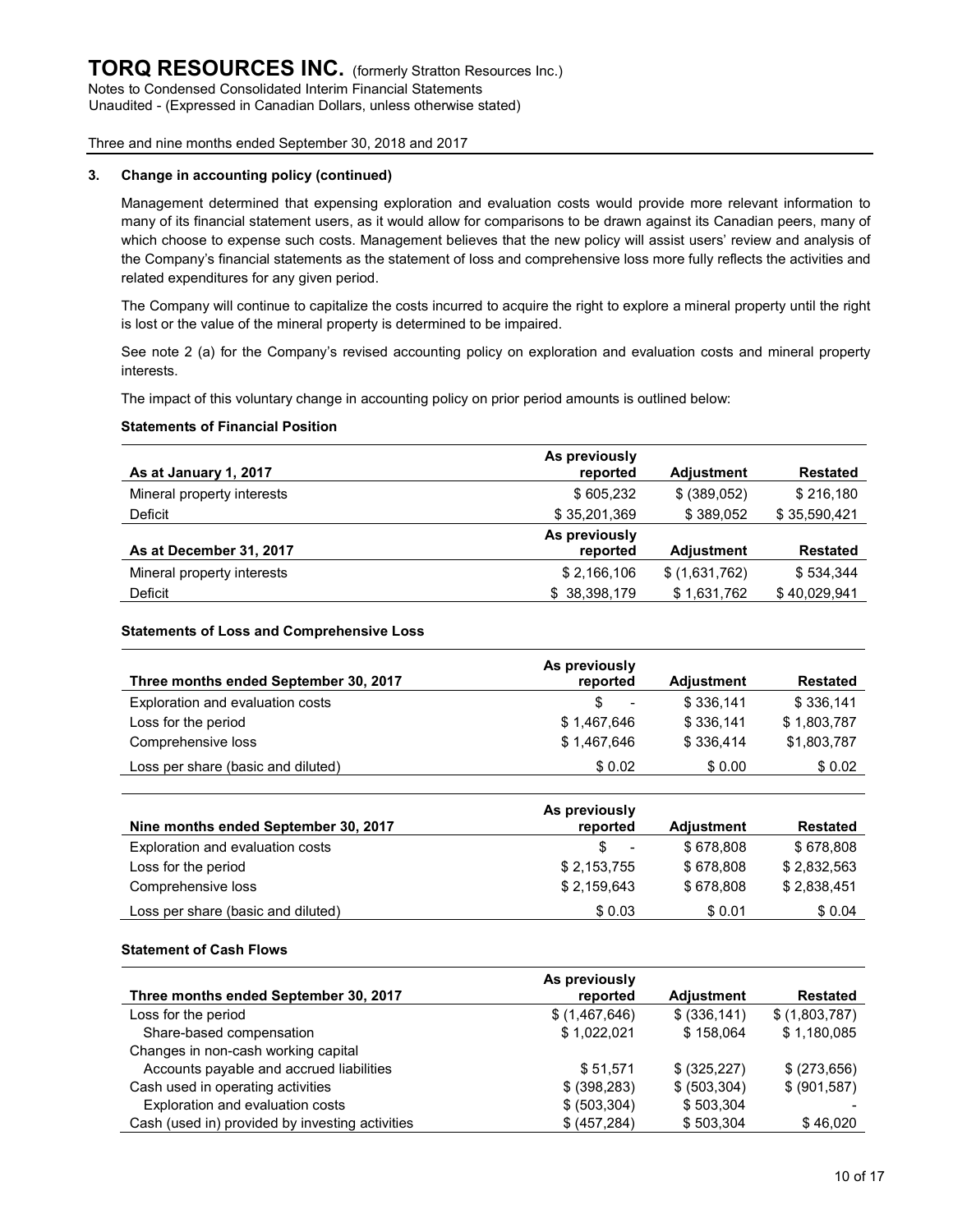#### 3. Change in accounting policy (continued)

#### Statement of Cash Flows

|                                                 | As previously   |                   |               |
|-------------------------------------------------|-----------------|-------------------|---------------|
| Nine months ended September 30, 2017            | reported        | <b>Adjustment</b> | Restated      |
| Loss for the period                             | \$(2,153,755)   | \$ (678,808)      | \$(2,832,563) |
| Share-based compensation                        | \$1,022,021     | \$158,064         | \$1,180,085   |
| Changes in non-cash working capital             |                 |                   |               |
| Prepaid expenses and deposits                   | \$189,868       | \$ (50,000)       | \$139.868     |
| Accounts payable and accrued liabilities        | \$31,122        | \$ (505,065)      | \$ (473, 943) |
| Cash used in operating activities               | \$(1, 176, 838) | \$(1,075,809)     | \$(2,252,647) |
| Exploration and evaluation costs                | \$(1,100,809)   | \$1,100,809       | \$ -          |
| Acquisition of mineral property interests       | \$-             | \$(25,000)        | \$(25,000)    |
| Cash (used in) provided by investing activities | \$(1,043,996)   | \$1,075,809       | \$31,813      |

#### 4. Mineral property interests

#### a) Newfoundland exploration projects

On October 28, 2016, the Company entered into an option agreement with Wildwood Exploration Inc. to acquire the rights to approximately 119,000 hectares in Newfoundland, Canada (the " Wildwood Option"). Effective October 19, 2018, the Company terminated the Wildwood Option and elected not to proceed with further exploration at its mineral properties in Newfoundland. As at September 30, 2018, The Company has written off the acquisition costs capitalized in relation to these mineral properties.

#### b) Utah exploration projects

#### Speedway Gold Project

On March 15, 2018, the Company entered a mineral lease agreement (the "Speedway Agreement") with Geological Services Inc. to acquire the rights to the Speedway gold project. Under the terms of the Speedway Agreement, the Company paid US\$25,000 upon signing and will be required to pay steadily escalating annual lease payments as well as the underlying claim fees. There is no required work commitment and the Speedway Agreement can be terminated at any time after one year. The Speedway Agreement may be bought-out at any time for US\$1,000,000 subject to a buyable 2% royalty to the underlying owner.

#### West Mercer Gold Project

On May 8, 2018, the Company entered a share exchange agreement with Rush Valley Exploration Inc. ("RVX") and its three principal shareholders (the "Mercur Agreement") to acquire a 100% interest in RVX and the West Mercur gold project. Under the terms of the Mercur Agreement, to acquire RVX, the Company can pay US\$2.4 million in a combination of cash and common shares to RVX's shareholders, at any time within a two-year period. Prior to the date of execution, the Company had advanced a total of \$398,074 of interim funding that was used to cover a shortfall in RVX's working capital.

The Company determined that, as of May 8<sup>th</sup>, 2018, the Company had effective control over RVX and has accounted for the transaction as an asset acquisition as of that date.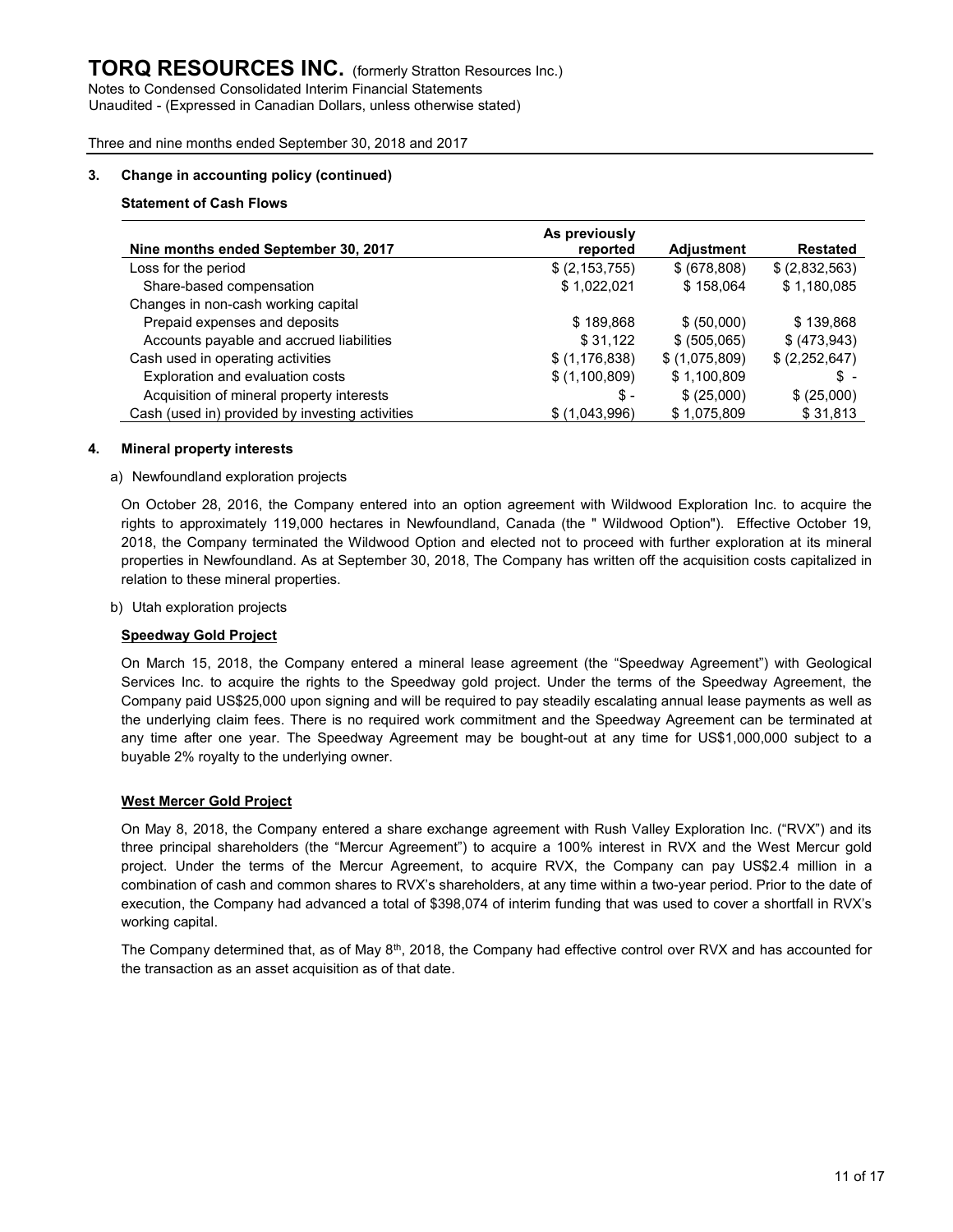Unaudited - (Expressed in Canadian Dollars, unless otherwise stated)

#### Three and nine months ended September 30, 2018 and 2017

#### 4. Mineral property interests (continued)

#### b) Utah exploration projects (continued)

The allocation of the purchase price based on the relative fair value of assets acquired and liabilities assumed is as follows:

| Total purchase price:                                 |     |           |
|-------------------------------------------------------|-----|-----------|
| Cash advanced to RVX as of May 8 <sup>th</sup> , 2018 | S   | 398,074   |
| Transaction costs associated with the acquisition     |     | 94,246    |
| Total purchase price to allocate                      | \$. | 492,320   |
| Cost of assets acquired and liabilities assumed:      |     |           |
| Cash and cash equivalents <sup>1</sup>                |     | \$353,474 |
| Mineral properties                                    |     | 490.830   |
| Accounts payable and accrued liabilities              |     | (351,984) |
|                                                       | S.  | 492,320   |

<sup>1</sup>Includes \$350,001 of cash advanced upon signing of the Mercur Agreement and net cash used in the acquisition of RVX was \$138,846.

On October 1, 2018, the Company provided notice to RVX that it would be terminating the Mercur Agreement effective November 30, 2018. As a result, the Company has recorded an impairment against the value of these mineral properties as at September 30, 2018.

#### c) The following is a continuity of mineral property interest acquisition costs:

|                                          | <b>Newfoundland</b> | <b>Utah</b>  | Total         |
|------------------------------------------|---------------------|--------------|---------------|
| Balance as at December 31, 2016          | 216,180<br>S.       | \$           | 216,180<br>S  |
| Direct acquisition costs                 | 316,000             |              | 316,000       |
| Other acquisition costs                  | 2.164               |              | 2,164         |
| Balance as at December 31, 2017          | 534,344<br>S        | \$           | 534,344<br>S. |
| Direct acquisition costs                 | 50.000              | 558,830      | 608,830       |
| Other acquisition costs                  |                     | 16.164       | 16.164        |
| Impairment of mineral property interests | (584,344)           | (490,575)    | (1,074,919)   |
| Currency translation adjustment          |                     | (255)        | (255)         |
| Balance as at September 30, 2018         | \$                  | 84,164<br>S. | 84,164<br>S.  |

#### 5. Exploration and evaluation costs

For the three months ended September 30, 2018 the Company's exploration and evaluation costs are broken down as follows:

|                                                     | <b>Newfoundland</b>      | Utah     | Total         |
|-----------------------------------------------------|--------------------------|----------|---------------|
| Aircraft and travel                                 | 2.134<br>\$              | \$31,037 | 33,171<br>\$  |
| Assays                                              | 37.966                   | 79.848   | 117,814       |
| Environmental and permitting                        | $\overline{\phantom{0}}$ | 110.424  | 110,424       |
| Equipment rental and maintenance                    | $\overline{\phantom{0}}$ | 3.926    | 3,926         |
| Project support cost                                | 4.237                    | 5.418    | 9,655         |
| Wages and consultants                               | 14.408                   | 279,683  | 294,091       |
| Share-based compensation                            | 9,659                    | 17.723   | 27,382        |
| Total for the three months ended September 30, 2018 | 68,404                   | 528,058  | 596,462<br>S. |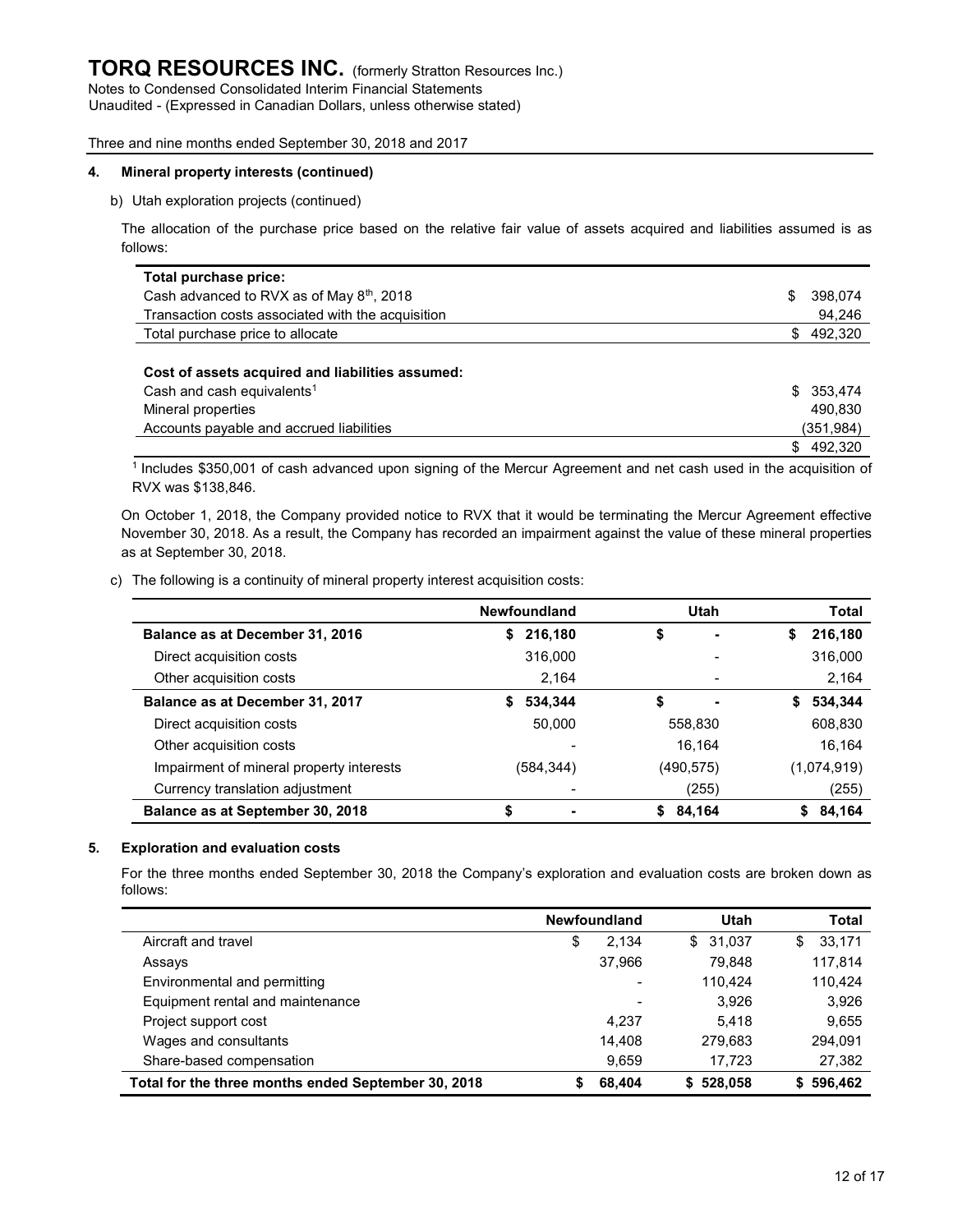Notes to Condensed Consolidated Interim Financial Statements Unaudited - (Expressed in Canadian Dollars, unless otherwise stated)

#### Three and nine months ended September 30, 2018 and 2017

#### 5. Exploration and evaluation costs (continued)

For the nine months ended September 30, 2018 the Company's exploration and evaluation costs are broken down as follows:

|                                                    | <b>Newfoundland</b> | <b>Utah</b>   | Total          |
|----------------------------------------------------|---------------------|---------------|----------------|
| Aircraft and travel                                | 6,946<br>\$         | 78.797<br>\$  | 85,743<br>S    |
| Assays                                             | 155.314             | 82,536        | 237,850        |
| Environmental and permitting                       |                     | 165,319       | 165,319        |
| Equipment rental and maintenance                   | $\,$                | 7.852         | 7,852          |
| Project support cost                               | 5.525               | 12.957        | 18,482         |
| Wages and consultants                              | 66.984              | 487.884       | 554,868        |
| Share-based compensation                           | 137,166             | 42,687        | 179,853        |
| Government grants received                         | (70,131)            |               | (70, 131)      |
| Total for the nine months ended September 30, 2018 | 301,804<br>S.       | 878,031<br>S. | 1,179,835<br>S |

During the nine months ended September 30, 2018, the Company was awarded a grant from the Government of Newfoundland and Labrador in the amount of \$70,131 which was recorded as an offset against the exploration and evaluation costs incurred on the Newfoundland projects.

For the three and nine months ended September 30, 2017 the Company's exploration and evaluation costs were entirely related to activities in Newfoundland broken down as follows:

|                                  | Three months ended<br><b>September 30, 2017</b> | Nine months ended<br><b>September 30, 2017</b> |
|----------------------------------|-------------------------------------------------|------------------------------------------------|
| Geophysics, sampling and assays  | 122.240<br>\$                                   | 373,672<br>\$                                  |
| Equipment rental and maintenance | 10.196                                          | 55,730                                         |
| Project support cost             | 28,573                                          | 110,073                                        |
| Wages and consultants            | 17,068                                          | 110.974                                        |
| Share-based payments             | 158.064                                         | 158.064                                        |
| Government grants received       | ۰                                               | (129,705)                                      |
| <b>Total for the period</b>      | 336,141                                         | 678,808                                        |

During the nine months ended September 30, 2017, the Company was awarded a grant from the Government of Newfoundland and Labrador in the amount of \$129,705 which was recorded as an offset against the exploration and evaluation costs incurred on the Newfoundland projects.

#### 6. Project investigation costs

|                                             |             | Three months ended<br>September 30, | Nine months ended<br>September 30, |         |   |         |
|---------------------------------------------|-------------|-------------------------------------|------------------------------------|---------|---|---------|
|                                             | 2018        | 2017                                |                                    | 2018    |   | 2017    |
| Assays                                      | \$<br>2,172 | \$<br>30.873                        | \$                                 | 4.917   | S | 55.173  |
| Equipment, vehicles rent and field supplies | 529         | 10,992                              |                                    | 4,985   |   | 28,195  |
| Geological consulting, salaries and wages   | 91,531      | 148.915                             |                                    | 264.222 |   | 345,358 |
| Project support costs                       | 4.270       | 4.320                               |                                    | 18.870  |   | 12.785  |
| Share-based compensation                    | 47.279      | 318,508                             |                                    | 226,612 |   | 318,508 |
| Travel, meals, accommodation                | 18,600      | 24,210                              |                                    | 51,963  |   | 58,466  |
|                                             | 164,381     | 537,818                             | S                                  | 571.569 |   | 818.485 |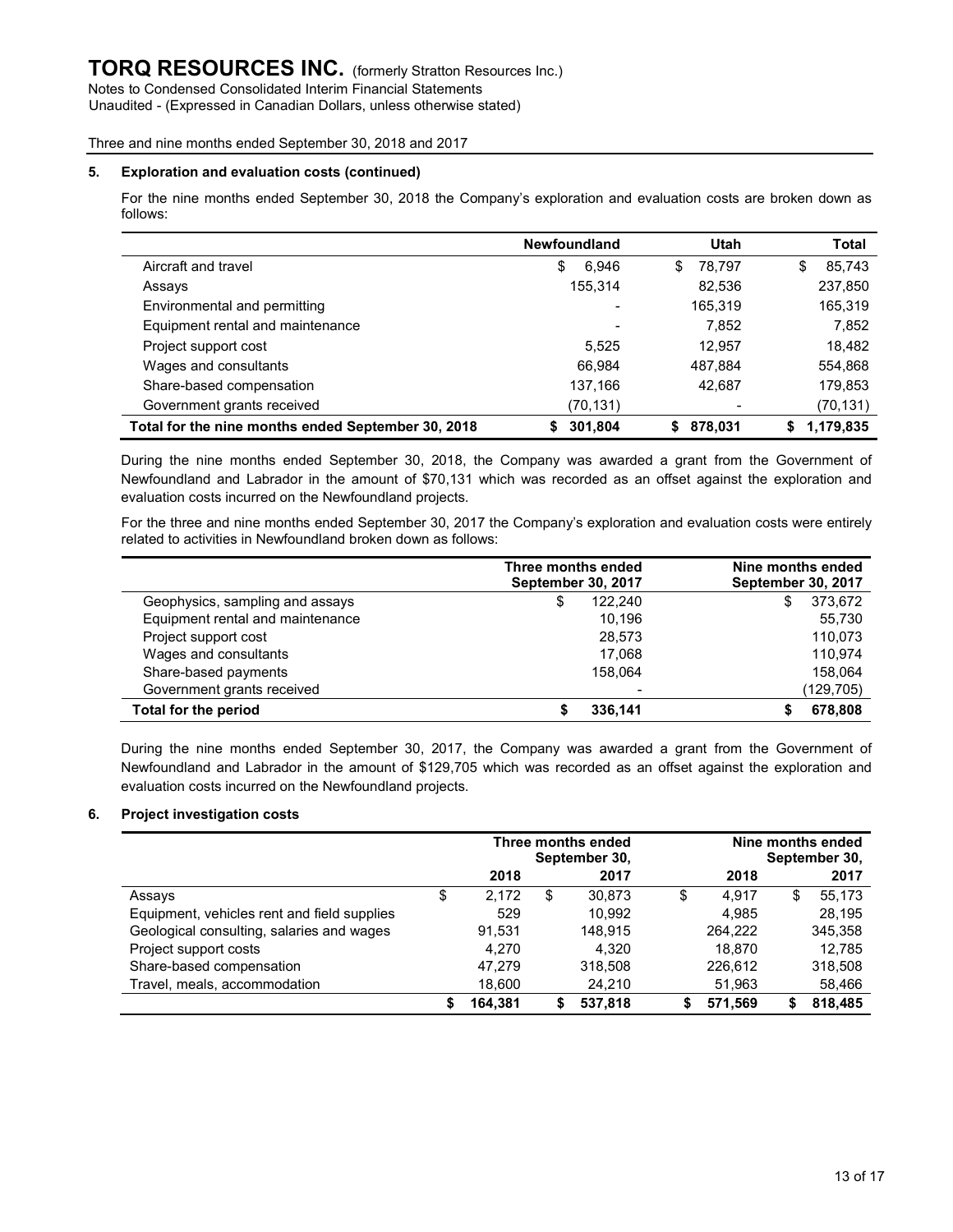Unaudited - (Expressed in Canadian Dollars, unless otherwise stated)

#### Three and nine months ended September 30, 2018 and 2017

#### 7. Share capital

(a) Authorized

Unlimited common shares without par value

(b) Share issuances

#### Nine months ended September 30, 2018:

There were no share issuances during the nine months ended September 30, 2018.

#### Nine months ended September 30, 2017:

On February 27, 2017, the Company closed a non-brokered private placement for gross proceeds of \$13,195,000 (the "February 2017 Private Placement") pursuant to which the Company issued an aggregate of 20,300,000 common shares at a price of \$0.65 per common share. Share issue costs related to the Private Placement amounted to \$447,036, which included finder's fees of \$377,042 and professional and regulatory fees of \$66,994. A reconciliation of the impact of the February 2017 Private Placement on share capital is as follows:

|                                          | Number of common<br>shares issued | Impact on<br>share capital |  |  |
|------------------------------------------|-----------------------------------|----------------------------|--|--|
| Common shares issued at \$0.65 per share | 20,300,000                        | 13,195,000                 |  |  |
| Cash share issue costs                   | $\,$                              | (447, 036)                 |  |  |
|                                          | 20,300,000                        | 12,747,964                 |  |  |

#### 8. Share option and warrant reserve

#### Share-based options

The Company maintains a Rolling Share-based Option Plan providing for the issuance of share options up to 10% of the Company's issued and outstanding common shares. The Company may grant from time to time share options to its directors, officers, employees and other service providers. The share options vest 25% on the date of the grant and 12½% every three months thereafter for a total vesting period of 18 months.

The continuity of the number of share options issued and outstanding is as follows:

|                                 | Number of<br>share options | <b>Weighted average</b><br>exercise price |
|---------------------------------|----------------------------|-------------------------------------------|
| Outstanding, December 31, 2016  |                            |                                           |
| Granted                         | 6,500,000                  | 0.85                                      |
| Forfeited                       | (60,000)                   | 0.85                                      |
| Outstanding, December 31, 2017  | 6.440.000                  | \$0.85                                    |
| Granted                         | 195.000                    | 0.50                                      |
| Expired                         | (12,500)                   | 0.85                                      |
| Forfeited                       | (63, 750)                  | 0.85                                      |
| Outstanding, September 30, 2018 | 6,558,750                  | 0.84<br>SS.                               |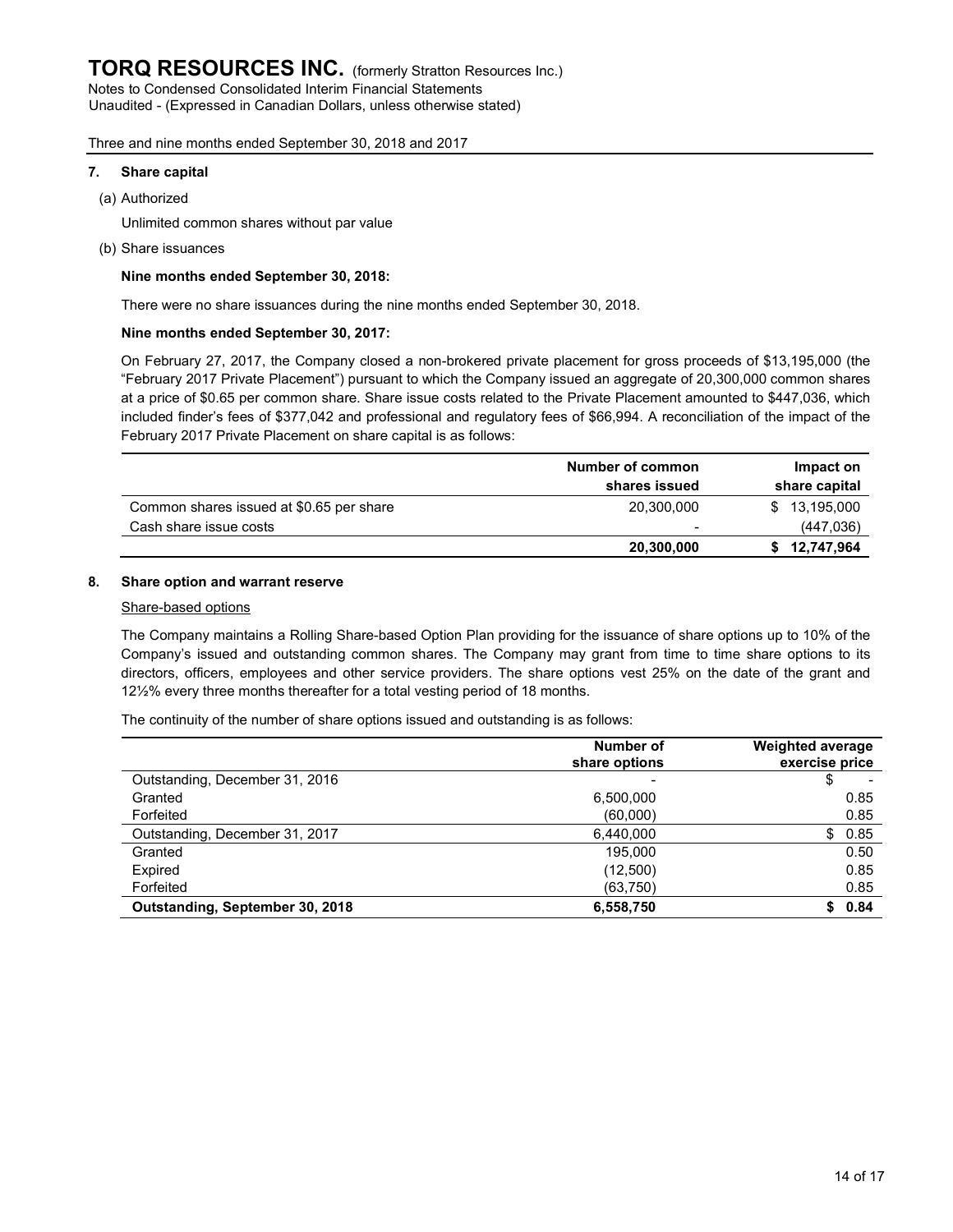Unaudited - (Expressed in Canadian Dollars, unless otherwise stated)

Three and nine months ended September 30, 2018 and 2017

#### 8. Share option and warrant reserve (continued)

As at September 30, 2018, the number of share options outstanding and exercisable was:

|              |           | Outstanding |                  |           | <b>Exercisable</b> |                  |
|--------------|-----------|-------------|------------------|-----------|--------------------|------------------|
| Expiry date  | Number of | Exercise    | Remaining        | Number of | Exercise           | Remaining        |
|              | options   | price       | contractual life | options   | price              | contractual life |
|              |           |             | (vears)          |           |                    | (years)          |
| Aug 30, 2022 | 6,363,750 | \$0.85      | 3.92             | 4,815,000 | \$0.85             | 3.92             |
| Sep 21, 2023 | 195.000   | 0.50        | 4.98             | 53.750    | 0.50               | 4.98             |
|              | 6,558,750 | \$0.84      | 3.95             | 4,868,750 | \$0.84             | 3.93             |

#### Share-based options (continued)

The Company uses the fair value method of accounting for all share-based payments to directors, officers, employees and others providing similar services. During the three and nine months ended September 30, 2018 and 2017 the Company recognized share-based compensation expense as follows:

|                                                 | Three months ended<br>September 30, |         |     | Nine months ended<br>September 30, |   |           |   |           |
|-------------------------------------------------|-------------------------------------|---------|-----|------------------------------------|---|-----------|---|-----------|
|                                                 |                                     | 2018    |     | 2017                               |   | 2018      |   | 2017      |
| Recognized in net loss:                         |                                     |         |     |                                    |   |           |   |           |
| Included in exploration and evaluation costs    |                                     | 27.382  | \$. | 158.064                            | S | 179.853   | S | 158.064   |
| Included in consulting fees, wages and benefits |                                     | 149.561 |     | 703.513                            |   | 667.085   |   | 703.513   |
| Included in project investigation costs         |                                     | 47.279  |     | 318,508                            |   | 226.612   |   | 318,508   |
|                                                 |                                     | 224.222 |     | 1,180,085                          |   | 1,073,550 | S | 1,180,085 |

The fair value of the share options granted during the three and nine months ended September 30, 2018 and 2017 was estimated using the Black-Scholes option valuation model with the following assumptions on a weighted average basis:

|                         | Three and nine months ended September 30, |       |  |  |  |
|-------------------------|-------------------------------------------|-------|--|--|--|
|                         | 2018                                      | 2017  |  |  |  |
| Risk-free interest rate | 2.27%                                     | 1.51% |  |  |  |
| Expected dividend yield | Nil                                       | Nil   |  |  |  |
| Share price volatility  | 100%                                      | 99%   |  |  |  |
| Expected life in years  | 4.1                                       | 4.3   |  |  |  |

#### Share purchase warrants

During the three and nine months ended September 30, 2018 and 2017, the Company did not issue share purchase warrants and has no outstanding or exercisable share purchase warrants.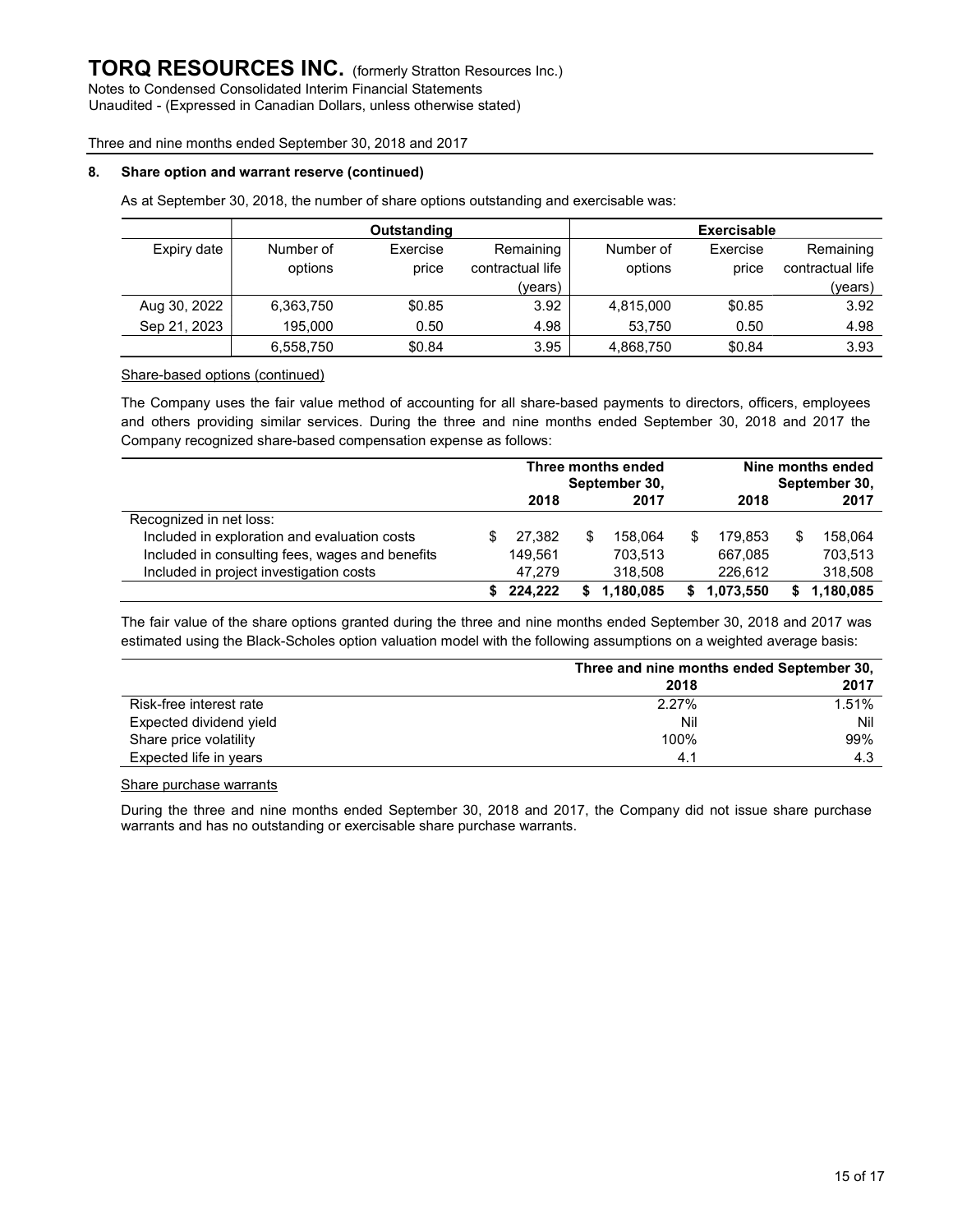Unaudited - (Expressed in Canadian Dollars, unless otherwise stated)

Three and nine months ended September 30, 2018 and 2017

#### 9. Related party transactions

All transactions with related parties have occurred in the normal course of operations. All amounts payable and receivable are unsecured, non-interest bearing and have no specific terms of settlement, unless otherwise noted.

|                                                           | September 30, |         |    | Three months ended Nine months ended September |    |         | 30, |         |
|-----------------------------------------------------------|---------------|---------|----|------------------------------------------------|----|---------|-----|---------|
|                                                           |               | 2018    |    | 2017                                           |    | 2018    |     | 2017    |
| Universal Mineral Services Ltd. 1                         |               |         |    |                                                |    |         |     |         |
| Included in the statement of loss and                     |               |         |    |                                                |    |         |     |         |
| comprehensive loss:                                       |               |         |    |                                                |    |         |     |         |
| Bank charges                                              | \$            | 992     | \$ | 445                                            | \$ | 2,058   | \$  | 1,551   |
| Fees, salaries and other employee benefits                |               | 80,976  |    | 42,759                                         |    | 222,806 |     | 126,200 |
| Office, rent and administration                           |               | 43,133  |    | 34,377                                         |    | 113,804 |     | 104,256 |
| Project investigation costs                               |               | 34,784  |    | 27,348                                         |    | 55,099  |     | 80,068  |
| Regulatory, transfer agent and shareholder<br>information |               |         |    | 6,856                                          |    | 119     |     | 7,851   |
| Investor relations and marketing                          |               | 7,583   |    | 1,708                                          |    | 15,986  |     | 2,245   |
| Exploration and evaluation costs                          |               |         |    |                                                |    |         |     |         |
| Newfoundland                                              |               | 13,360  |    | 12,948                                         |    | 55,548  |     | 57,619  |
| Utah                                                      |               | 45,260  |    |                                                |    | 137,512 |     |         |
| Included on the statement of financial position:          |               |         |    |                                                |    |         |     |         |
| Mineral property acquisition costs                        |               |         |    |                                                |    |         |     |         |
| Utah Projects                                             |               |         |    |                                                |    | 5,542   |     |         |
| Other prepaid and deferred amounts                        |               | 5,057   |    |                                                |    | 33,585  |     |         |
| Total transactions for the periods                        | \$            | 231,145 | \$ | 126,441                                        | \$ | 642,059 | \$  | 379,790 |

1) Universal Mineral Services Ltd., ("UMS") is a private company with two directors and one officer in common that, pursuant to an agreement dated December 30, 2015, provides office space and administrative services to the Company on a cost recovery basis.

The outstanding balance owing at September 30, 2018 was \$95,043 (December 31, 2017 - \$43,194). In addition, the Company had \$150,000 on deposit with UMS as at September 30, 2018 (December 31, 2017 - \$50,000).

#### Key management compensation

In addition to the transactions disclosed above, the Company provided the following compensation to key management members, being its three executives and two independent directors:

|                          |     | Three months ended | Nine months ended<br>September 30,<br>September 30, |         |  |            |    |         |
|--------------------------|-----|--------------------|-----------------------------------------------------|---------|--|------------|----|---------|
|                          |     | 2018               |                                                     | 2017    |  | 2018       |    | 2017    |
| Short-term benefits      | \$. | 107.941            | S                                                   | 60.000  |  | \$ 231,736 | \$ | 173,735 |
| Share-based compensation |     | 100.701            |                                                     | 594.582 |  | 494.424    |    | 594,582 |
|                          |     | 208,642            |                                                     | 654,582 |  | 726,160    | S. | 768,317 |

#### 10. Financial instruments

Financial instruments are evaluated under a fair value hierarchy that reflects the significance of inputs used in making fair value measurements as follows:

- Level 1 Quoted prices in active markets for identical assets or liabilities;
- Level 2 Inputs other than quoted prices included in Level 1 that are observable for the asset or liability, either directly (market prices) or indirectly (derived from market prices);
- Level 3 Inputs for the asset or liability that are not based upon observable market data.